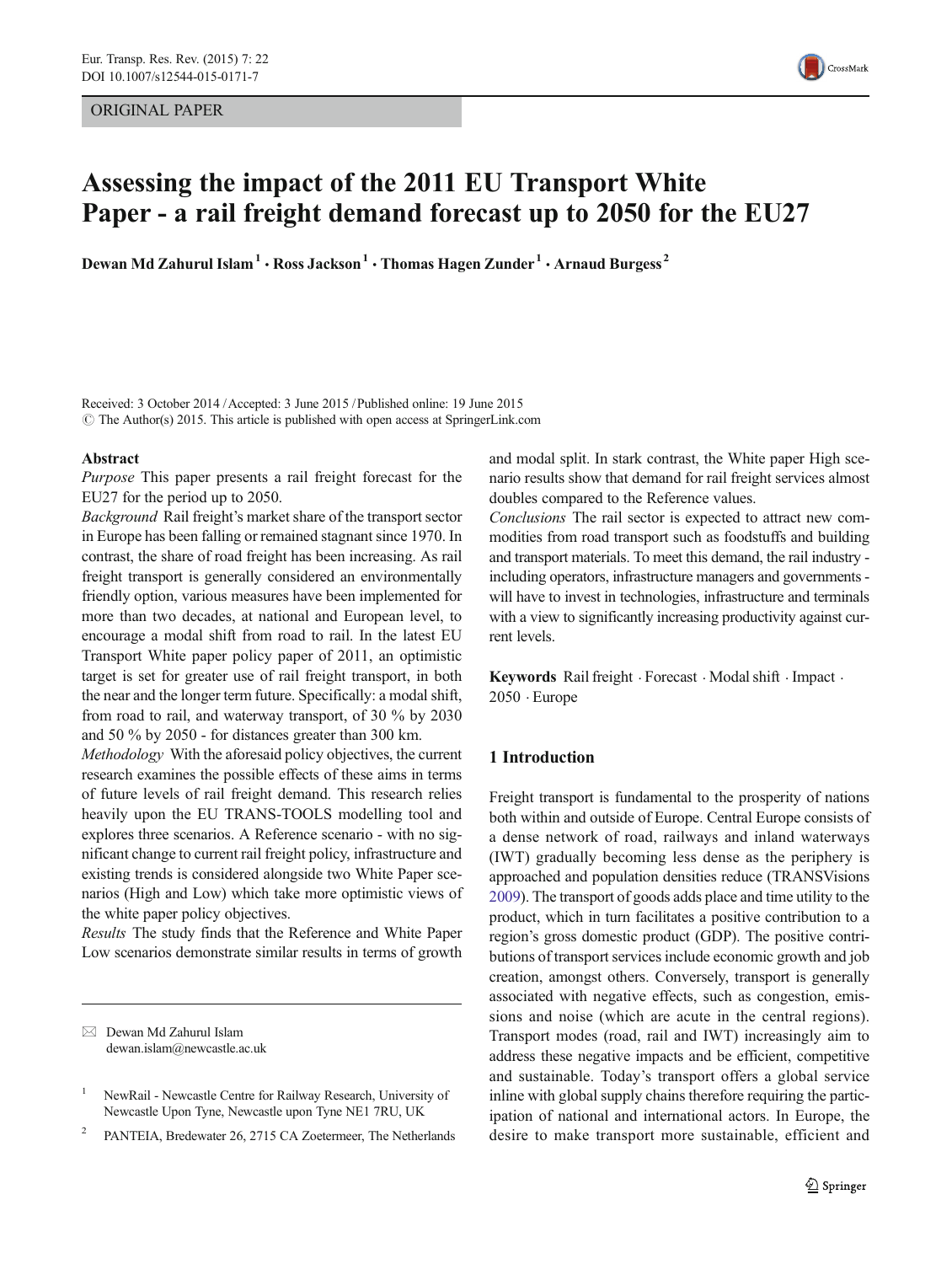competitive is expressed as part of the EU Transport White Paper 2011 (European Commission [2011\)](#page-8-0). This overarching policy document sets targets for greater use of rail freight and inland waterways transport, in both the near and the longer term futures. Specifically, the paper targets a modal shift from road to more sustainable modes (rail freight & IWT) of 30 % by 2030 and 50 % by 2050 for distances greater than 300 km.

This paper aims to determine the impact of achieving the modal shift targets presented in the EC 2011 transport white paper by predicting the demand for goods in the EU27 up to 2050. The ambitious nature and the long term thinking of the white paper policy objectives presents a challenge to those wishing to gauge the potential impact of these policies. This paper therefore presents three scenarios to demonstrate the affects of white paper policy implementation at varying levels of success.

To determine the originality of this paper the authors have examined a number of similar studies - albeit in some cases with a different scope and objective such as forecast rail freight demand up to  $2030$  (iTREN -  $2030$ ,  $2012$ ; K+P Transport Consultants and Fraunhofer ISL [2011\)](#page-8-0) and 2050 (TOSCA [2011](#page-8-0); TRANSVisions [2009\)](#page-8-0).

The objective of the TransVision [\(2009\)](#page-8-0) study was to 'provide technical support to a debate on transport scenarios with a 20–40 year horizon' for both passenger and freight transport in Europe. The study considered three types of drivers: a) five categories of external (to the transport sector) drivers such as population, economic development, energy, technology development and social change; b) internal (to the transport sector) drivers such as infrastructure, vehicles, fuel development, impact of transport on the environment and society; and c) policy drivers that affect the evolution of the transport sector, such as governance. (This study precedes the EU Transport White Paper [2011](#page-8-0).)

With the explicit aim of investigating alternative vehicle technologies to reduce the environmental impact of transport, the (TOSCA [2011\)](#page-8-0) study conducted transport demand projections for passenger and freight up to 2050, for the EU27. Like TransVision ([2009](#page-8-0)), the TOSCA ([2011](#page-8-0)) study also used the TRANS-TOOLS modelling tool and assumed three scenarios: a) a reference/baseline scenario (with continuation of the existing socio-economic trends); b) a challenging scenario (with economic prosperity resulting in higher emission reduction targets); and c) a favourable scenario (with a period of economic vulnerability resulting in a reduction in emission targets).

Until now, growth estimates for freight volume and cargo types within the EU27 countries up to 2050 have not considered the effects of the 2008 economic crisis. With the objective of contributing to the development of future rail systems, this research, which is based on more current transport statistical evidence, aims to address this gap and to forecast rail freight volume to 2050, in the EU27.

#### 2 Research methodology

The current research uses transport modelling package TRAN STOOLS to estimate the increase in demand for rail freight services as a result of the implementation of the white paper policy objectives. The Transport Research & Innovation Portal (2013) notes that, prior to the development of TRAN S-TOOLS, there were many shortcomings in applying the then European freight transport models. Hansen ([2011\)](#page-8-0) notes that there were many partial models (e.g. ASTRA, VACLAV, NEAC, SLAM and CG Europe) that were developed under the EU framework programmes for different scope and purposes, such as geography, mode, freight or passenger transport, economic models, demand models or network models. These models were not used, maintained or continuously updated, after the research and development phase was completed. This resulted in poor representation of the mix of traffic and an absence of intermodality and freight logistics. Building on the positive achievements of these prior projects however, TRANS-TOOLS was developed as an IPR free transport model, covering both passenger and freight services and – importantly - includes intermodal transport (Hansen [2011\)](#page-8-0). The model combines advanced modelling techniques in transport generation and assignment, economic activity, trade, logistics, regional development and environmental impacts. Since the finalisation of the model in 2004, TRANS-TOOLS has been used extensively and is recognised as a reliable tool for freight forecasting in European transport research (Burgess and Nielsen [2008](#page-8-0); Hansen [2011\)](#page-8-0). The framework for TRAN S-TOOLS is demonstrated in Fig. [1.](#page-2-0)

The current research applies an integrated approach, generally used in the assessment of a scenario, combining qualitative and quantitative research methods, to exploit the advantages of each method. Scenarios are defined as a coherent illustration of possible future situations, together with pathways that might lead to these situations (Justen et al. [2010](#page-8-0)).

Qualitative research is conducted to identify current trends and the drivers behind modal shift. Trends are categorised as: a) general trends (GDP, population, fuel prices etc.); b) transport and logistics trends; and c) rail sector specific trends, with emphasis on rail freight developments. TOSCA ([2011\)](#page-8-0) suggests that there is a strong link between socio-economic trends such as GDP growth, population growth and an increase in transport demand.

Qualitatively the simulation of such a significant shift in demand from road to rail required the introduction of further conditions. In reality, road freight demand is greater and as a mode is used in many more regions than rail. In recognition of this, two control variables were added to the freight model in order to better depict the affects of implementing ambitious aims of the White Paper. The first variable indicates the existence of rail infrastructure in each region. The second points to the presence of existing rail freight demand in the region.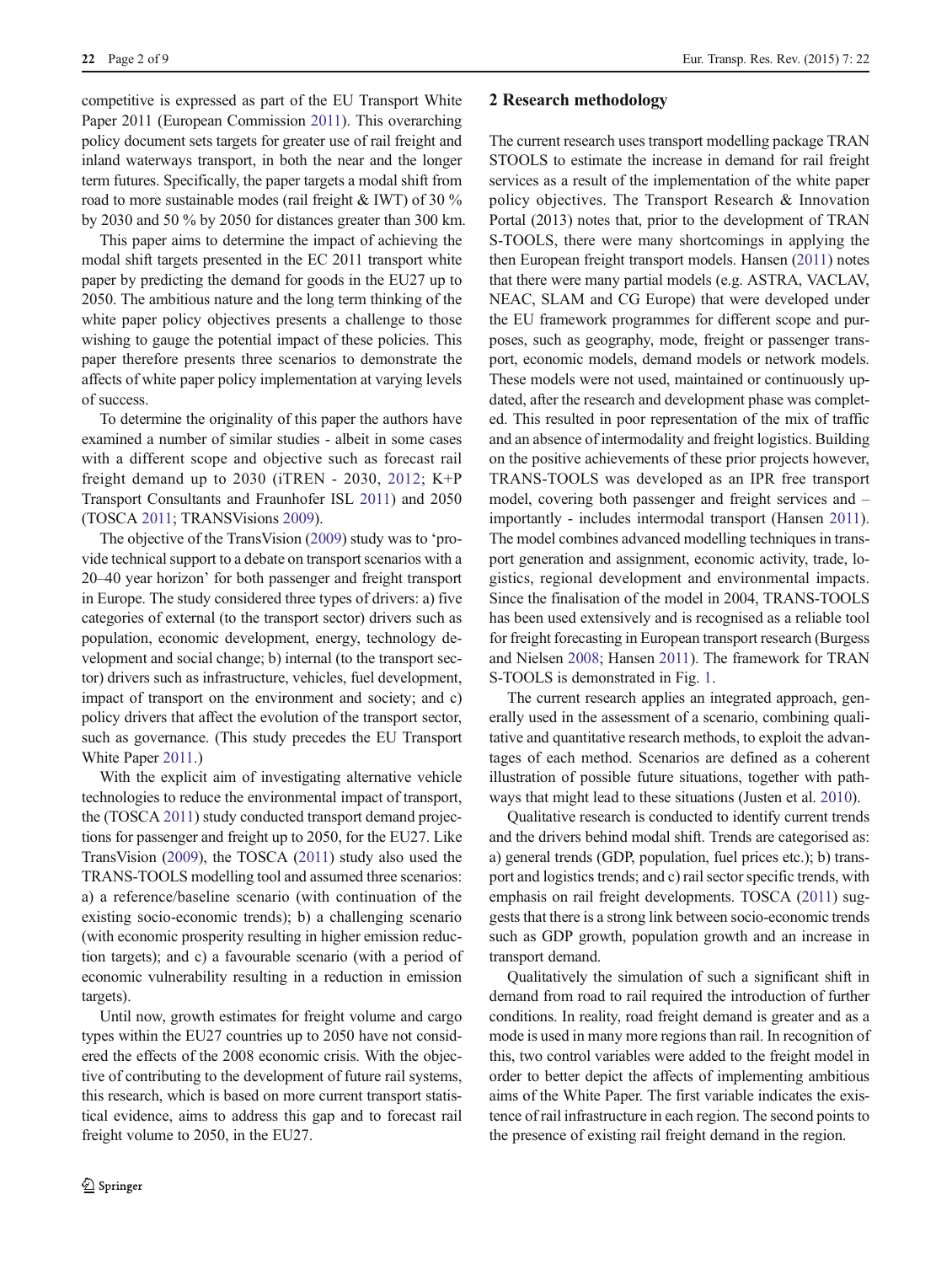<span id="page-2-0"></span>Fig. 1 Overview of the TRAN STOOLS model configuration (Burgess et al. [2008\)](#page-8-0)



In this way it is firstly ensured that the network exists to permit modal shift from road to rail and secondly highlights the parts of the network that are already used for freight transport by rail.

The trends identified as part of the qualitative research are clustered based on their relevance and uncertainty levels. A summary of these is provided in Table [1](#page-3-0).

In relation to the model assumptions, the Reference scenario takes input from both high and low uncertainty variables. For the White Paper scenarios, only the variables of high relevance and high impact are considered.

For forecasting up to 2030, the TransVision [\(2009\)](#page-8-0) study used TRANS-TOOLS and assumed three scenarios: a) Baseline; b) High Growth (Sustainable Economic Development) with higher levels of GDP growth compared to the Baseline scenario); and c) Low Growth (with lower levels of GDP growth compared to the Baseline scenario).

In a similar method, three scenarios have been considered as part of the current forecast; a) Reference Scenario – extrapolation of current demographic and transport trends, where no major policy change is envisaged; b) White Paper Low Scenario - based on a pessimistic realisation of the 2011 White Paper modal shift targets; and c) White Paper High Scenario - based on a full realisation of the 2011 White Paper modal shift aspirations.

The WPL scenario allocates the road demand to rail only if both control variable conditions are true, i.e. rail network exists that is currently used for rail freight transport. The WPH scenario calculates the rail freight demand taking into account only the first condition, namely, that the rail network is present.

In the third stage, the quantitative research focuses on a two-step forecasting process. Up to 2030, the TRANS-TOOLS freight model, drawing heavily from the ETISplus database, is used to estimate the demand for goods by type and volume. ETIS plus is a European Transport policy Information System, combining data, analytical modelling with maps (GIS), a single online interface for accessing the data. It aims therefore to provide a bridge between official statistics and applications within the transport policy theme. It serves a major contributor to the TRANSTOOL model for passenger and freight modules.

The TRANS-TOOLS freight model, consists of a sequential trade module, modal split module and a logistics module and is capable of forecasting transport demand for all EU27 Member States, up to 2030. Beyond 2030 trends are extrapolated with the support of meta-models up to 2050.

In the fourth and final stage, the outputs of TRANS-TOOLS are treated and aggregated at regional level (i.e. UK counties) for freight transport and encompass the following areas:

- & Transport data: (tonnes, vehicle-km, tonnes-km etc. as Origin–destination matrices, per mode type and commodity type)
- & Modal split (the distribution of transport demand per modality)
- & Commodity split (the distribution of transport demand per commodity type in NSTR $1^1$  classification)

In addition, and essential to the research, aggregated country level origin destination (O/D) matrices are produced. These contain predicted transport demand from an Origin country towards a Destination country, for a certain NUTS level, and for a certain commodity.

<sup>&</sup>lt;sup>1</sup> NSTR1 nomenclature is used, which stands for Standard Goods Classification for Transport Statistics / Revised from 1967. It consists of 10 groups:  $0 :=$  agricultural products and live animals,  $1:=$  foodstuffs and animal fodder,  $2:=$  solid mineral fuels,  $3:=$  petroleum products,  $4:=$  ores and metal waste,  $5 :=$  metal products,  $6 :=$  crude and manufactures minerals, building materials,  $7$  := fertilizers,  $8$  := chemicals, 9 := machinery, transport equipment, manufactures and miscellaneous articles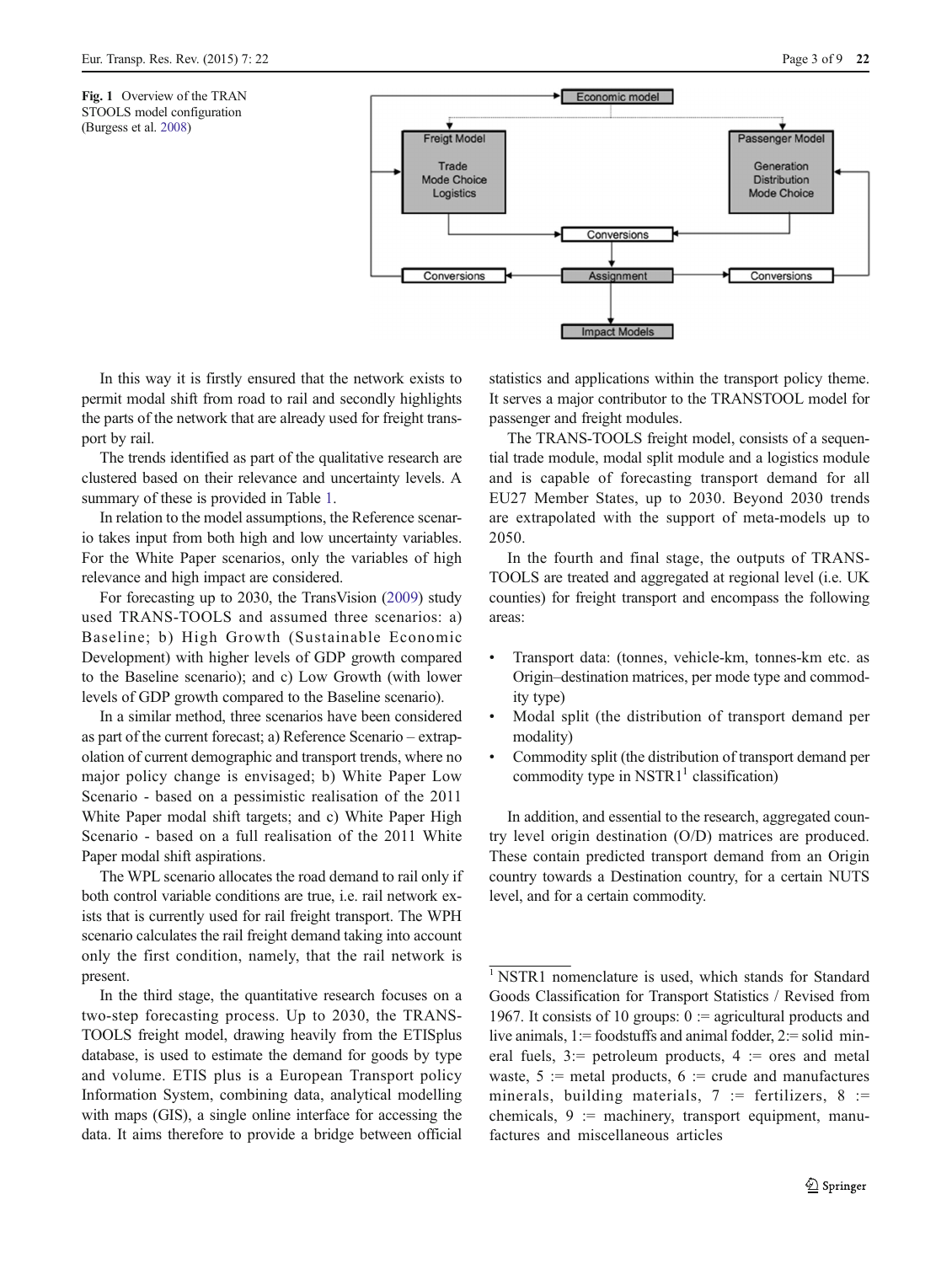<span id="page-3-0"></span>22 Page 4 of 9 Eur. Transp. Res. Rev.  $(2015)$  7: 22

|               | <b>Table 1</b> Summary of factors |
|---------------|-----------------------------------|
|               | considered / ignored in forecast- |
| ing procedure |                                   |

| Uncertainty/Relevance | Low uncertainty                                        | High uncertainty                           |
|-----------------------|--------------------------------------------------------|--------------------------------------------|
| Low relevance         | Ignored                                                | Ignored                                    |
|                       | A. General trends                                      | e.g. Carbon intensity, non EU GDP          |
|                       | <b>B.</b> Transport trends                             | growth, oil dependency,                    |
|                       | Liberalisation of transport market                     |                                            |
| High relevance        | C. Rail trends<br>Embedded in REF<br>A. General trends | Embedded in both REF and<br>White Paper Sc |
|                       | Population (ageing, household<br>structure)            | A. General trends<br>Oil prices            |
|                       | <b>Urbanization</b>                                    | Economic growth (GDP, GPD)                 |
|                       | Motorization                                           | per capita)                                |
|                       | <b>B.</b> Transport trends                             | <b>B.</b> Transport trends                 |
|                       | Liberalisation of transport market                     | Technological breakthroughs                |
|                       | C. Rail trends                                         | C. Rail trends                             |

# 3 Findings

The scenario results for the rail freight demand *in tonnes* (lifted) are provided in Table [2](#page-4-0). Here, it should be stated that these findings consider domestic and European international freight transport demand. Hence, as the modal shift percentages from road to rail result from distances greater than 300 km, they do not, in most cases, include domestic demand, which is a significant part of the road demand. This explains why the modal split results (see Table [3\)](#page-4-0) are relatively low.

With regard to the Reference scenario, the study anticipated, for the period 2010–2050, a moderate average growth of 1.52 % annually. The average annual growth rate for the total of  $EUI5<sup>2</sup>$ countries remains at a relatively low level of around 1 %, while for the EU12 this number is more than 2 %. This assumption is based on the knowledge that the EU12 countries have a greater GDP value than the EU15. The majority of transport for all the EU27 remains on national territory; on average only 34 % of the total freight transport demand in Europe is considered international. Exceptions to this are countries such as Austria, Belgium and the Netherlands and Slovenia and Slovakia which can be characterised as "transit" countries.

The effect of the white paper implementation is most noticeable in the White Paper High scenario where demand for transport nearly doubles from an annual average of 1.52 to 2.87 %. As expected, the shift to rail freight in the Low scenario is lower than the High scenario, due to the strict conditions imposed within the scenario  $-$  i.e. having to meet two control variables (infrastructure and demand). More specifically, a 90 million tonnes modal shift to rail is foreseen in 2030 and a 165 million tonnes shift in 2050, coming mainly from the EU15 (for example Germany and Italy are responsible for 40 % of the shifted load).

For the White Paper Low scenario, the shift from road is expected to be quite low, with the total rail freight demand similar to the Reference scenario. In contrast, the High scenario anticipates a shift of more than 600 million tonnes in 2030 and more than 1 billion tonnes in 2050, raising the shifted road percentage up to 5.37 %. Again, this is mainly attributed to demand stemming from the EU15 countries.

Table [2](#page-4-0) also illustrates (at the bottom) the projections in billion tonnes-kilometres (btonne-km) (moved over distance). The results, in tonne-km, depict the importance of the distance factor in the description of the results. For the Reference and Low scenarios, the average growth rates are not significant. However, the growth rate of the High scenario is more than double, compared to the Reference scenario. In short, while only slightly more than 1 % is expected to shift from road to rail in the Low scenario, a move of around 5 and 8 % respectively, for 2030 and 2050, is anticipated for the High Scenario.

At a national level, compared to the Reference scenario, the countries which depict the highest relative growth belong to the EU15, with Germany and Italy still maintaining the highest positions. For the EU12, the higher flows originate from Poland, Czech Republic and Romania, representing 60 % of the total EU12 demand.

<sup>2</sup> For comparison purposes, the EU27 countries are split into two blocs: EU15 (pre-1995) and EU12 (joined in 1995). The EU15 includes the old European countries of Austria (AT), Belgium (BE), Germany (DE), Denmark (DK), Spain (ES), Finland (FI), France (FR), Greece (GR), Ireland (IE), Italy (IT), Luxembourg (LU), Netherlands (NL), Portugal (PT), Sweden (SE), and United Kingdom (UK). On the other hand, the EU12 includes the new entrant countries of Bulgaria (BG), Czech Republic (CZ), Estonia (EE), Hungary (HU), Lithuania (LT), Latvia (LV), Poland (PL), Romania (RO), Slovenia (SI), Slovakia (SK), Cyprus (CY), and Malta (ML).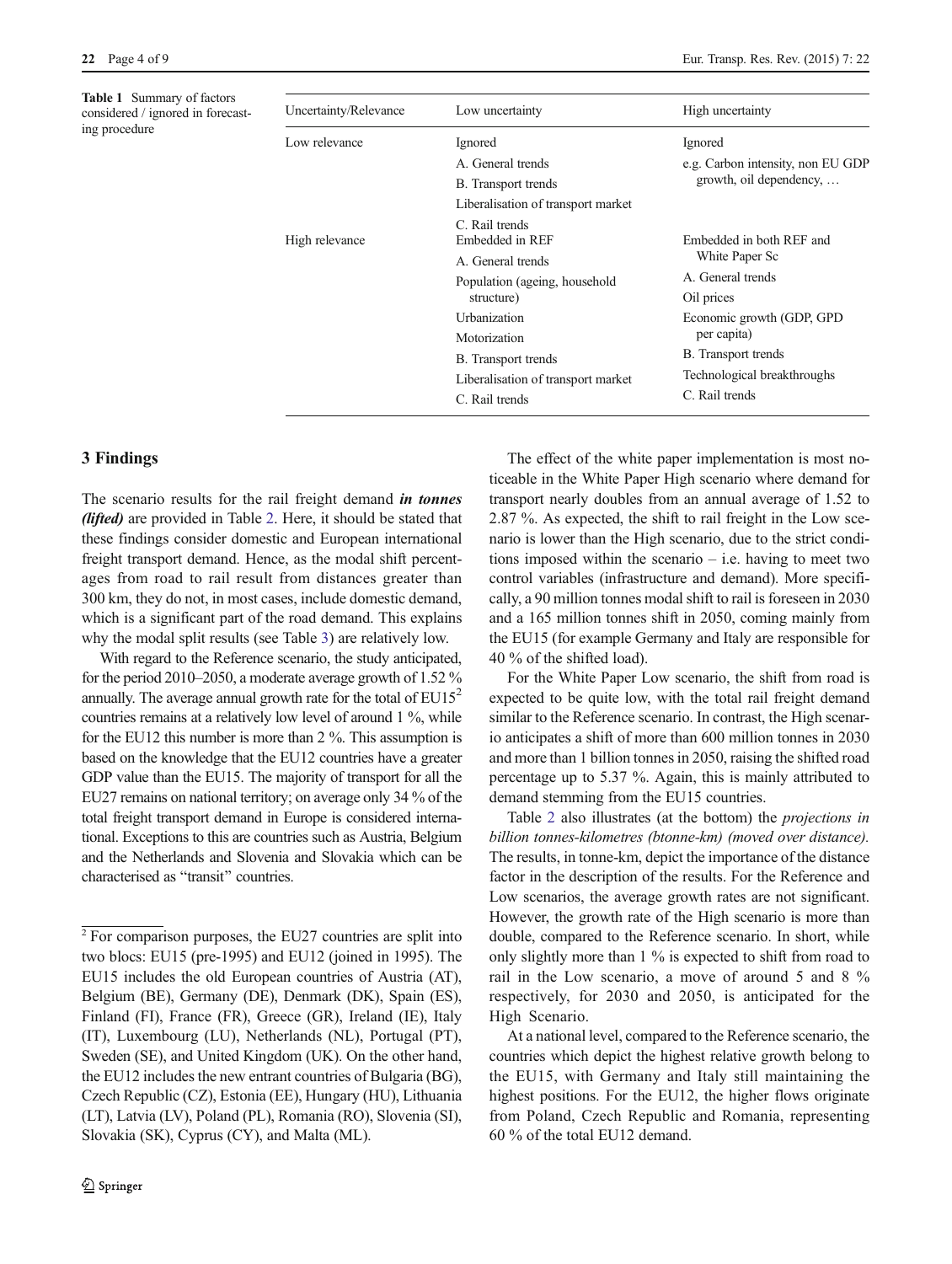<span id="page-4-0"></span>Table 2 Rail freight demand in

tonnes for the EU27)

| Rail Freight Demand (in Million Tonnes)        | 2010  | 2020  | 2030      | 2050      | pa growth |
|------------------------------------------------|-------|-------|-----------|-----------|-----------|
| Reference Scenario                             | 1,040 | 1,260 | 1,590     | 1,902     | $1.52 \%$ |
| White Paper Low Scenario                       | 1,040 | 1,260 | 1,679     | 2,067     | $1.73\%$  |
| White Paper High Scenario                      | 1,040 | 1,260 | 2,307     | 3,224     | $2.87\%$  |
| Modal Shift shift from Road to Rail (in $\%$ ) | 2010  | 2020  | 2030      | 2050      | pa growth |
| Shift from road to Low Scenario                |       |       | $0.46\%$  | $0.77\%$  |           |
| Shift from road to High Scenario               |       |       | $3.22 \%$ | 5.37 %    |           |
| Rail Demand per scenario (in btonne-km)        | 2010  | 2020  | 2030      | 2050      | pa growth |
| Reference                                      | 316   | 365   | 439       | 521       | 1.26 $%$  |
| White Paper Low                                | 316   | 365   | 488       | 611       | $1.66\%$  |
| White Paper High                               | 316   | 365   | 699       | 1000      | $2.92\%$  |
| Shift from road to rail percentage             | 2010  | 2020  | 2030      | 2050      |           |
| Shift from road to Low Scenario                |       |       | $1.13\%$  | $1.18 \%$ |           |
| Shift from road to High Scenario               |       |       | 4.86 $\%$ | $8.10 \%$ |           |

Source: TRANS-TOOLS modelling output)

The growth in 2020–2030 is significantly higher, for both the EU15 and the EU12 (see Fig. [2\)](#page-5-0). This shows that a possible shift (for distances greater than 300 km) of 30 % from road could result in considerable growth for rail freight. From 2020 to 2030, where the highest average growth takes place as a result of the White Paper, the EU27 moves from less than 2 % average annual growth to 3 %, for the Low scenario, and to almost 7 %, for the High scenario. After 2030, growth rates are more closely aligned to those from 2010 to 2020. EU15 and EU27 growth is very similar. Conversely, for EU12, growth rates follow a different pattern. Average growth from 2010 to 2020 is much higher than that of either the EU27 or the EU15. However, the change is comparably small, from 2020 onwards.

The EU27 growth rates are closer to the EU15 because volume demand stems from the EU15, which strongly influences the overall trend. As Fig. [1](#page-2-0) illustrates, the EU12 contributes approximately one third of the total volume, in btonne-km. This share is lower in both the Low and High scenarios, due to country tonne-km definitions that reflect origin of flow, with the point of origin being mainly within the EU15 group.

#### 3.1 Modal split based on freight demand

The modal split is described for the White Paper scenario in order to clarify the rationale of the changes in rail freight demand. The modal split is defined for road and rail only. Additional modes such as inland waterways are not considered. In Table [4,](#page-5-0) the Reference scenario describes a modal split where road still maintains its leading position in freight transport in the EU27. In the Reference scenario, only 7 % of the total demand is attributed to rail (in terms of tonnes) reaching up to almost 9 % in 2050. On average, the share of rail for the Reference scenario, throughout the years, is 8 %. Regarding the White Paper Low and High scenarios, this growth in road demand is now partially allocated to rail (based on the distance, the network and its use). Assuming the implementation of the White Paper (EC [2011](#page-8-0)) targets, this is the projected split between these two modes.

| <b>Table 3</b> |  |  |  | Average rail freight commodity growth per annum for the EU27 against the REF scenario |  |
|----------------|--|--|--|---------------------------------------------------------------------------------------|--|
|----------------|--|--|--|---------------------------------------------------------------------------------------|--|

| <b>NSTR</b> | NSTR <sub>0</sub>         | NSTR <sub>1</sub> | NSTR <sub>2</sub> | NSTR <sub>3</sub> | NSTR <sub>4</sub> | NSTR 5    | NSTR 6   | NSTR <sub>7</sub> | NSTR 8    | NSTR <sub>9</sub> |
|-------------|---------------------------|-------------------|-------------------|-------------------|-------------------|-----------|----------|-------------------|-----------|-------------------|
|             | White paper low scenario  |                   |                   |                   |                   |           |          |                   |           |                   |
| EU27        | $1.81\%$                  | $2.19\%$          | $1.72\%$          | 1.86 $%$          | 1.48 $%$          | 1.36 $%$  | $1.91\%$ | 1.54%             | $1.65\%$  | $1.81\%$          |
| EU15        | 1.49 $%$                  | $2.16\%$          | $1.01\%$          | $1.31\%$          | $1.10 \%$         | $1.20 \%$ | 1.46 $%$ | $1.03\%$          | 1.58 $%$  | 1.65 $%$          |
| EU12        | $2.46\%$                  | $3.05\%$          | $2.43\%$          | $2.44\%$          | $2.47\%$          | $2.50\%$  | $2.50\%$ | $2.43\%$          | $2.57\%$  | $2.51\%$          |
|             | White paper high scenario |                   |                   |                   |                   |           |          |                   |           |                   |
| EU27        | 3.48 $%$                  | $7.55\%$          | $1.75\%$          | $2.73\%$          | $1.75\%$          | $2.58\%$  | 3.03 $%$ | $1.78 \%$         | 3.61 $%$  | $3.97\%$          |
| EU15        | $3.59\%$                  | 7.39 %            | $1.07\%$          | $2.87\%$          | 1.43 $%$          | $2.43\%$  | 3.20 $%$ | $1.37\%$          | 3.51 $%$  | 3.94 $%$          |
| EU12        | $3.16\%$                  | $10.79\%$         | $2.44\%$          | $2.54\%$          | $2.63\%$          | $3.73 \%$ | $2.73\%$ | $2.51\%$          | 4.86 $\%$ | 4.09 $%$          |

Source: TRANS-TOOLS modelling outputs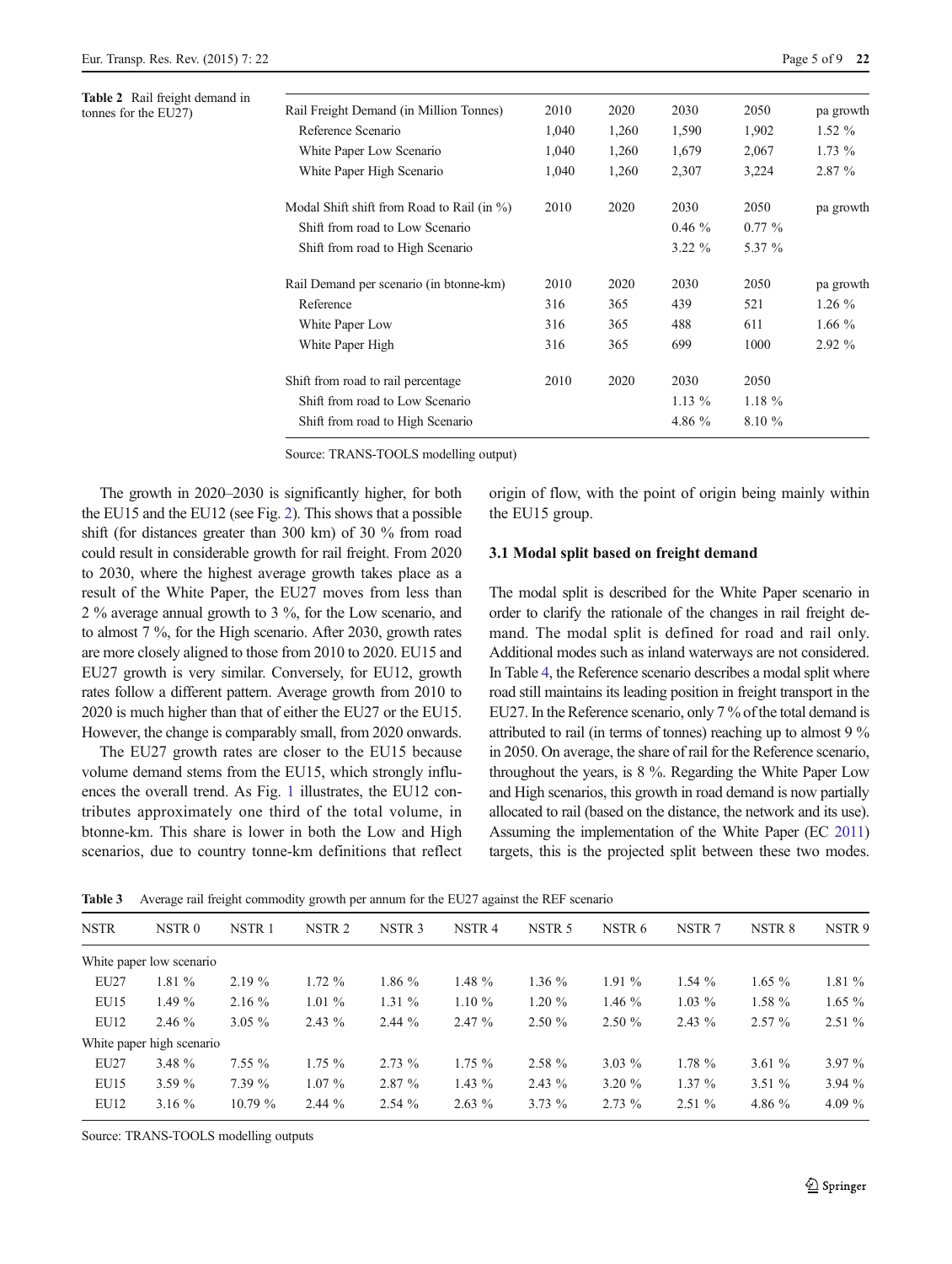<span id="page-5-0"></span>

Fig. 2 Rail demand for the EU72, EU15 and EU12 in btonne-km (Source:TRANS-TOOLS modelling outputs)

For the split in tonnes, the results show clearly the differences between the two scenarios. While the rail share grows less than 1 % in the case of the Low scenario, it increases by 6 % for the High scenario, in 2050.

The results in tonne-km depict the importance of the distance factor. For the Reference and Low scenarios, the average growth rates are not significant. However, the growth rate of the High scenario is more than double, compared to the Reference scenario. In short, while only slightly more than 1 % is expected to shift from road to rail in the Low scenario (compared to the Reference scenario), a modal shift of 10 % is anticipated in the High scenario, by 2050 for the EU27.

#### 4 Discussion

Let us now discuss some of the limitations of this study. As mentioned previously in this paper, TRANSTOOLS is built from several components, described as modules. These modules have taken statistical input from a variety of existing data sources. Data for the passenger module is more comprehensive than for the freight and logistics modules. This is reflected in the output level of the model, which outputs passenger transport data at NUTS level 3 (councils or districts) and freight transport data at NUTS level 2 (county and regional).

Of particular interest as model input data are trade commodity data. The TRANSTOOLS model uses NST/R commodity data, which is grouped into 10 categories and ranges from solid mineral fuels to foodstuffs. This level of data is, for the most part, sufficient, however the NST/R commodity classification has subsequently been replaced by a new NST 2007 classification in 2008. The revised classification includes 10 additional categories.

TRANSTOOLS has yet to be revised to include the NST 2007 classification.

By definition, any forecast provides a degree of uncertainty, and that is certainly true of this research where the forecast year is distant, 2050. The uncertainty in forecasting has been highlighted by a number of studies. Piecyk and McKinnon [\(2010\)](#page-8-0) reported that truck empty running would reduce by 20 % between 2006 and 2020 through a Delphi survey with 00 logistics experts. Regarding the forecast, McKinnon [\(2014](#page-8-0)) found that the empty running had increased by 9 % by 2010 – significantly earlier than the forecast period. This again highlights the difficulties faced by forecasters and the inherently uncertain nature of forecasts as demonstrated by a leader in this field.

Let us also consider some emerging trends, which are not fully accounted for in this research and which may impact on the accuracy of the forecast.

## 4.1 Demographic

The average household size in the EU27 is declining (Eurostat [2014](#page-8-0)); at the same time the population is increasing. It is estimated that the population of the EU28 will increase to 518 million by 2030 and 525 million by 2050 (Eurostat [2014\)](#page-8-0).

Table 4 Rail proportion of total rail and road volume in tonnes and tonne-km (Source: TRANS-TOOLS modelling output)

|                           | Rail freight volume in tonnes |         |          |          | Rail freight volume in tonnes-km |           |           |           |
|---------------------------|-------------------------------|---------|----------|----------|----------------------------------|-----------|-----------|-----------|
|                           | 2010                          | 2020    | 2030     | 2050     | 2010                             | 2020      | 2030      | 2050      |
| Reference Scenario        | $7.4\%$                       | $7.7\%$ | $8.2 \%$ | $8.8\%$  | $10.1\%$                         | $10.1 \%$ | $10.1 \%$ | $10.8 \%$ |
| White Paper Low Scenario  | $7.4\%$                       | $7.7\%$ | $8.6\%$  | $9.6\%$  | $10.1 \%$                        | $10.1 \%$ | $11.2 \%$ | $12.7 \%$ |
| White Paper High Scenario | $7.4\%$                       | $7.7\%$ | 11.8 $%$ | $15.0\%$ | $10.1 \%$                        | $10.1 \%$ | 16.1 $%$  | 20.8 %    |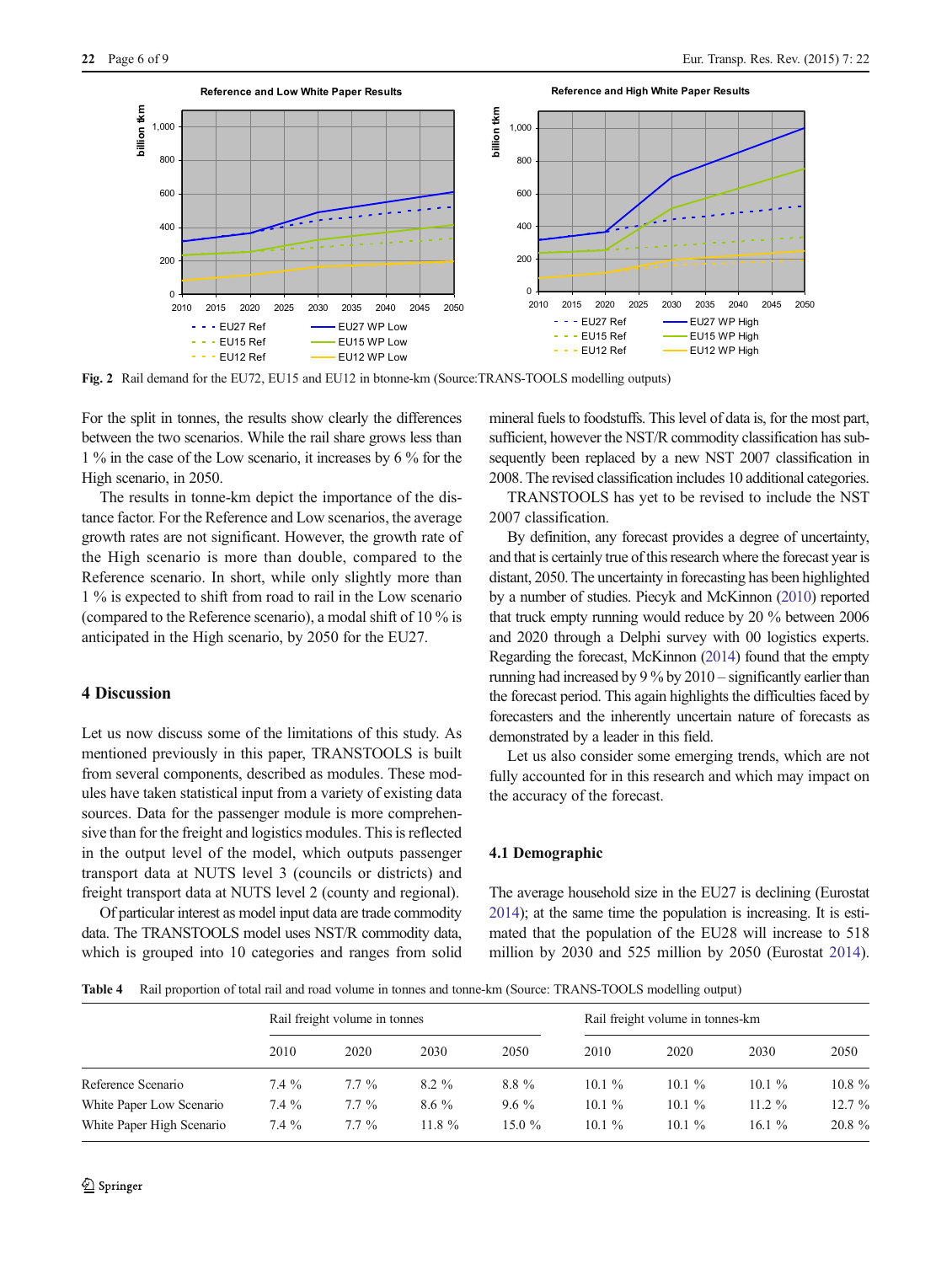Together, these statistics suggest that an increased number of people are living alone, or cohabiting in smaller groups than previously. According to INCPEN [\(2004\)](#page-8-0), smaller households result in a larger number of product consumptions per person per year, resulting in an increased demand for transport and logistics services. A person living alone results in about double the environmental impact of a person living in a large household. Detailed impacts of demographic change are noted in Table 5.

#### 4.2 Reshoring

According to the Financial Times [\(2014](#page-8-0)), there is a small but growing trend of "reshoring" of manufacturing from those manufacturing bases typically seen as low cost, such as Eastern Europe, Brazil and China. According to the EEF [\(2014\)](#page-8-0) report "Backing Britain – A Manufacturing Base for the Future^, 1 in 6 of the 271 companies surveyed in 2013 indicated that they had brought some part of their manufacturing operation back to the UK. This is in part due to rising wages in China, but also due to increased operational efficiency in UK manufacturing and a desire to reduce transport costs. In the US, reduced energy costs - as a result of Shell gas exploitation and pressure on US multinational companies to preserve US jobs - have also resulted in a significant amount of reshoring. Reshoring will lead to an increase in inland transport in the EU, as a result of an increased number of freight trips between manufacturing sites, suppliers and warehousing facilities.

# 4.3 3D printing

3D printing has seen vast media attention in recent years and has been described by some as the second industrial revolution. There are however some reservations regarding the true potential of 3D printing and its ability to transform manufacturing. The UPS Store [\(2014](#page-8-0)) informs that it is testing 3D printing services in-store, in limited participating locations, to start-ups, small businesses and retail customers. The first six test locations are located in: San Diego, CA; Washington DC; Frisco, TX (near Dallas); Menlo Park, CA (near San Jose); Lisle, IL (near Chicago); and New York, NY.

Table 5 Impact of demographic changes

| Element                                                      | household | Four member Two member One member<br>household | household |
|--------------------------------------------------------------|-----------|------------------------------------------------|-----------|
| Consumption kg/year                                          | 1000      | 1200                                           | 1600      |
| Packaging kg/year                                            | 70        | 90                                             | 120       |
| Energy use through the<br>Supply Chain per person<br>GJ/year | 80        | 120                                            | 190       |

Data source: INCPEN [2004](#page-8-0), p. 12

Currently there is a small number of useable materials, accuracy is questionable and the size of parts is also limited. Keeping these limitations in mind, Kückelhaus ([2014](#page-8-0), p.21) suggests that 3D printing is expected to change future freight transport and logistics services that will demand specific networks for materials delivery, but that it will also offer new business opportunities for logistics providers, such as digital warehousing and 3D model hosting. Innovative logistics providers will have a great opportunity to become thoughtfulleaders and specialists in the integration and orchestration of complex networks, including traditional and 3D manufacturers. Thus we can assume that 3D printing has a huge potential and, given the 2050 horizon year presented in this paper, we can be confident that many of the limitations that exist at present will be overcome or reduced, by that time. In terms of its impact on transportation, the wholesale uptake of 3D printing is likely to lead to an increased volume of raw materials being transported, which may play to the inherent strengths of rail transportation. Kückelhaus ([2014,](#page-8-0) p. 21) warns the logistics service provider to: 'Be thought leader in new, potentially disruptive technology, become orchestrator of complex and fragmented supply chains.' The constraints of mass usage of 3D printing are detailed by McKinnon [\(2014,](#page-8-0) p. 10):

- Very expensive relative to scale economies of batch production;
- Need to attach high value to customised products;
- Technical difficulty in producing all but simple parts;
- & Limited range of materials used constrains functionality; and
- Layering and bonding process causes intrinsic weakness.

Presented under the headings of demographic, reshoring and 3D printing, we have discussed three emerging trends that add uncertainty to the forecast presented in the paper. Each of these trends presents a different challenge to transport and logistics. Table [6](#page-7-0) summarises the impact in terms of modal shift to road, or rail, as a result of these three future trends.

# 5 Conclusions and recommendations

Over the last 40 years the rail freight market share has steadily declined. This may in part be attributed to its historical background and lack of response to market needs, as well as to the changes that have occurred in the rail freight industry over the last four or five decades (Zunder et al. [2013\)](#page-8-0). Inherent weaknesses (e.g. dependency on road for door-to-door service; lower priority of freight train in path allocation; speed) and aging rolling stock, have also played their part.

Despite numerous actions, initiatives and measures, rail freight transport has failed to gain market share in Europe.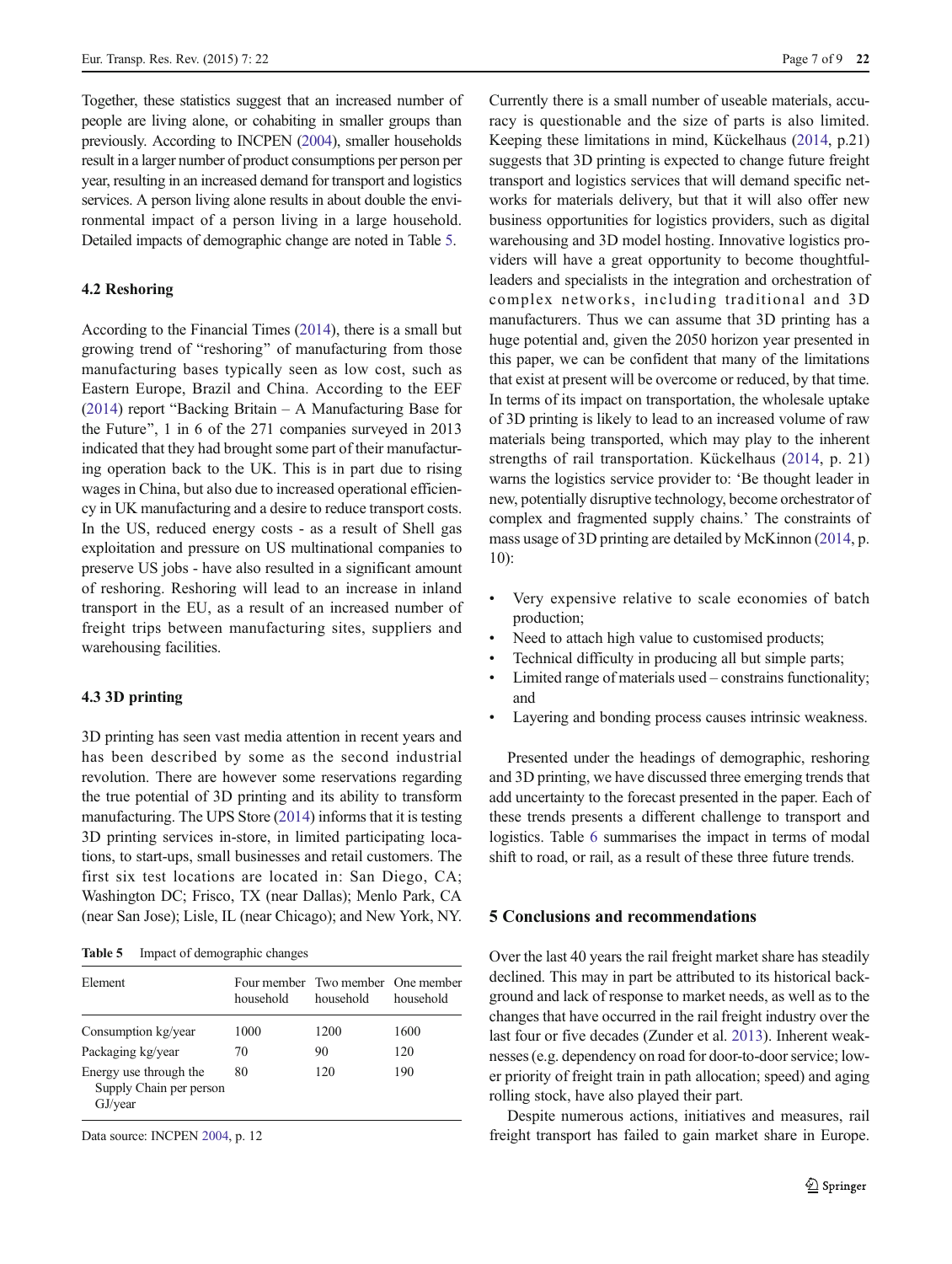<span id="page-7-0"></span>Table 6 Future trends and their suitability to road and rail transport modes in Europe

| Trend        | Description                                                                                                                            | Modal shift to: |
|--------------|----------------------------------------------------------------------------------------------------------------------------------------|-----------------|
| Demographics | Reduced household size and increased consumption of goods per person                                                                   | Road            |
| Reshoring    | Reshoring of manufacturing from economies considered low cost<br>manufacturing bases, such as China and Brazil, back to Western Europe | Road/Rail       |
| 3D printing  | Flexible manufacturing from raw materials (metals and plastics)                                                                        | Rail            |

EU27 gross domestic product (GDP) (year 2000 prices and exchange rates) grew at 1.9 % per annum between 1995 and 2011, while freight transport grew at 1.4 % over the same period. At the same time, growth in rail freight transport was only 0.4 % (European Commission [2011,](#page-8-0) [2014](#page-8-0)).

Traditionally, rail freight transport has performed better (making it first choice for shippers/consignees) when serving high volume markets, including cargoes such as solid mineral fuels (CER [2013\)](#page-8-0). There is a significant and fundamental change in the manufacturing and consumption pattern in Europe (and other developed countries) meaning that the share of raw material for heavy manufacturing as a proportion of the total freight transport has declined (Network [2013a,](#page-8-0) [b,](#page-8-0) [c](#page-8-0)). By contrast, the share of 'semi-finished' and finished products has increased. The increase in a market in which rail freight transport is traditionally weak is a significant contributor to rail's loss of freight market share.

There is a fundamental difference in the ways these two types of cargoes are transported. The transport of raw material can typically afford longer transit times permitting a less accurate transport schedule and is subject to lower transport costs. The transport of semi-finished and finished products can demand a higher transport cost but this premium demands a faster, more reliable service particularly when considering the total transport chain, namely door-to-door delivery. This market is for the most part served by road freight, suggesting that the customer requirements of this market are best served by road.

If the rail freight sector is to achieve the EC policy objective for a 50 % modal shift by 2050, it must capture a significant share of this high value freight market. It cannot continue to rely on the traditional rail freight markets of coal, ore and other bulk cargoes. Rail freight actors (to include infrastructure managers, operators and regulators) must to consider these changes in market demand and adjust its service operations and strategic planning, accordingly.

The TransVision [\(2009](#page-8-0) p.22) study suggests that 'despite using the best technical modelling tools there is an inherent uncertainty about any long term predictions'. Also 'the uncertainty increases as future scenarios significantly change compared to base year. A long term forecast to e.g. 2050 will be more uncertain than a forecast to 2010' (same ref. page 123). Any forecast can be seen as optimistic, pessimistic or pragmatic. The EU Transport White Paper 2011 has set a modal shift target (from road freight to rail freight) that is considered achievable by many (either optimistic or pragmatic views) but is also considered unlikely by others (pessimistic view). The current research investigated the potential of rail freight demand trajectories to 2050 for the EU27, using a range of projected scenarios based on specific socio-economic and relevant freight transport trends. Assuming 2010 as the base year, three scenarios were developed: the Reference scenario, where no major policy change occurs in the future, and two White Paper scenarios which assume that there will be a significant shift in freight demand from road to rail across the period 2020 to 2050. This average growth rate will increase significantly in the White Paper High scenario, strongly affecting the modal split and doubling rail freight demand. In the White Paper Low scenario, total demand increases by almost 20 % in 2050, compared to the Reference scenario. In the White Paper High scenario, the total demand is expected to almost double, favouring long-distance transport.

The implications for the rail freight sector, in terms of wagon fleet capacity and capability in general, are significant, as is the availability of infrastructure (e.g. line capacity and train paths) to accommodate the much higher expected demands. Recently, a Strategic Freight Network (SFN) has been put in place to benefit the British rail freight industry. This facilitates opinion gathering from stakeholder groups that include ports, shipping lines, manufacturing, logistics service providers, retailers, quarrying, construction and British rail freight service users. The SFN is a rolling programme of planned investment in infrastructure to allow the efficient operation of longer, larger and more freight trains, to meet the forecast growth in demand (Network Rail [2010](#page-8-0) p.35). The SFN consists of a series of linked schemes, with a rolling programme of investment in more productive locomotives, wagons and terminals, aimed to improve the performance, economic efficiency and capacity of freight on rail (Network Rail [2013c\)](#page-8-0). The current research recommends that, in combination with this freight forecast, similar action be taken at the European level and SHIFT2RAIL [\(http://www.shift2rail.org](http://www.shift2rail.org)) has kicked off its journey towards this.

However, some of the future trends identified in the discussion section will impact on both road and rail modes of transportation. The requirement to transport a larger volume of raw materials, for instance, is likely to play to the strengths of freight transportation by rail and the advantages it can bring through economies of scale.

Flexibility in the transport of a variety of commodities will be necessary, if and when the White Paper Low and High